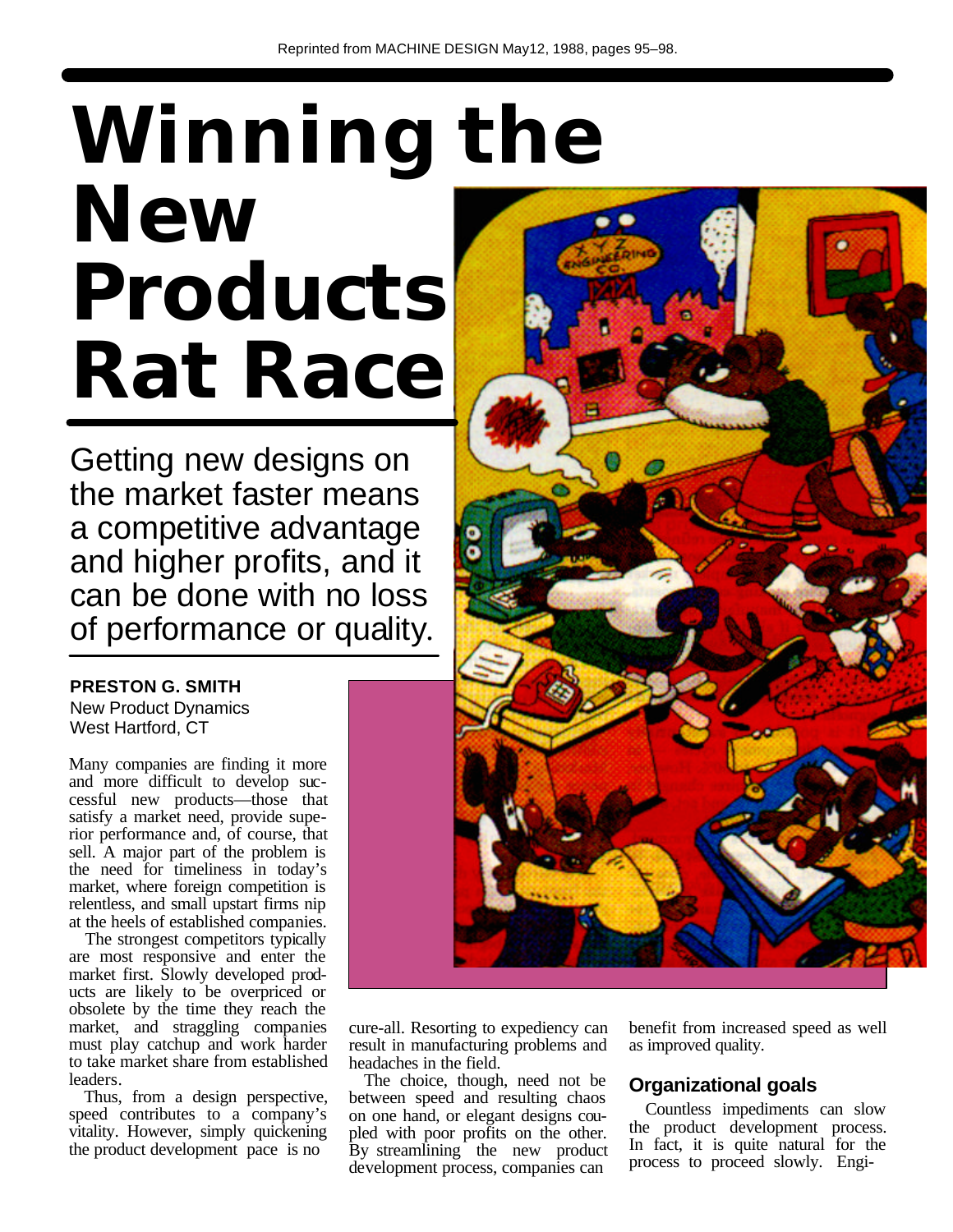# **INVEST EARLY**

One of the best ways to speed product development is making bigger investments—in both people and money—at the front end of a project. Expenses in the beginning are typically very low, so doubling them has a negligible effect on total costs. Benefits include better product definition, a concept better suited to market conditions and available manufacturing capability, fewer dead ends, and better contingency planning. Most importantly, top management should participate heavily in the early deliberations. They have a much greater opportunity to influence success at this point than by making bigdollar decisions farther downstream.

neers generally produce refined designs rather than quick ones. Marketing may want complete market data before making commitments. In addition, manufacturing startup is easier if all design documentation is available. And management prefers to avoid risk, which often translates into time-consuming meetings, paperwork, and signoffs.

It is possible to substantially shorten development cycles—in some cases by up to 50%. However, speeding it up requires changes in the way people think and act, and it requires persistent effort.

An organization's environment, goals, and resources must also be considered. For example, does the company want to make a fundamental, permanent change in the way it does business or simply improve short-term profitability? Is the goal to be an innovation leader, or is quick response to competitors' offerings more important? Each situation is different, so a solution should be tailored to fit the circumstances. However, some basics apply regardless of the overall goals.

### **Look beyond engineering**

Because design engineering plays a central role in new product devel-

## **TRADE MONEY FOR TIME**

Timeliness acquires significance when it is equated to monetary value. The value of development time depends on the type of product, the marketplace, and sales volume. To give some indication of the magnitudes involved, \$100,000 per month in pretax profit is likely for a major product in a business with sales of \$100 million per year. This means that if a product is one month late to market, \$100,000 in profit is lost over its lifetime. Conversely, cutting one month from the development cycle increases profits by \$100,000.

The value of time, once determined, has several applications. It sensitizes everyone in the organization to the effect that their actions have on profitability. The company suffers quantifiably when a requisition sits on an executive's desk or the model shop runs out of fasteners.

Because lost time cannot be recaptured, delay represents a permanently lost profit opportunity. For example, months of time can slip away in the front-end planning stage of a project, whereas time is carefully monitored during the final weeks before product introduction. The time-is-profit concept suggests that lost time is equally costly whenever it occurs, and this adds a sense of urgency to the planning stage.

Managers can use the time-is-profit concept quantitatively to make trade-off decisions. There are many opportunities to save time by spending money, such as using parallel development efforts, having extra laboratory equipment on hand, or ordering tooling before the design is firm. By knowing the value of time, these decisions are easier to make and justify. Consequently, the work and approval process accelerate. Similar financial analysis can compare development speed, product cost, product performance, and R&D expense to make a variety of trade-off decisions.

opment, engineers are often singled out to speed up the development process. But delays in getting project approval or difficulties in turning engineering drawings into shippable product also hampers rapid product development.

In fact, engineering may only control a small part of the process. Marketing, manufacturing, and finance are also major players, and rapid development requires speed in all of these areas, as well as smooth interplay between the groups.

It is particularly difficult to give the front end of a project the emphasis it deserves because issues are so vague in the beginning. This is the stage that begins when a product need is first indicated and ends when the product definition is firm and  $\alpha$ tual design work begins. It is often called the "fuzzy front end" because the product concept is imprecise at this stage.

Much of the development time expended between appearance of product need and formation of a design team is often wasted, because the conceptualization process is itself not well defined. In fact, a large part of the development cycle—often approaching 50% is consumed before design work begins. This is overcome by adding structure to the process in the following ways:

• Developing tools or guidelines for assessing new product ideas.

• Writing a 60-day "war plan" for moving from a market need to a design team, and spell out the activities on each day.

• Finding ways to overcome the corporate annual planning cycle, which can add a year to project startup.

• Starting conceptual design with limited market research on just the product characteristics. Other market information, such as expected sales volume, can be obtained as the design team works.

Because development time means development expense, design teams are usually not assigned to projects until there is a concrete product to develop. However, over the life of a product, development expense is often significantly less than lost profits that result from delays. Getting to market sooner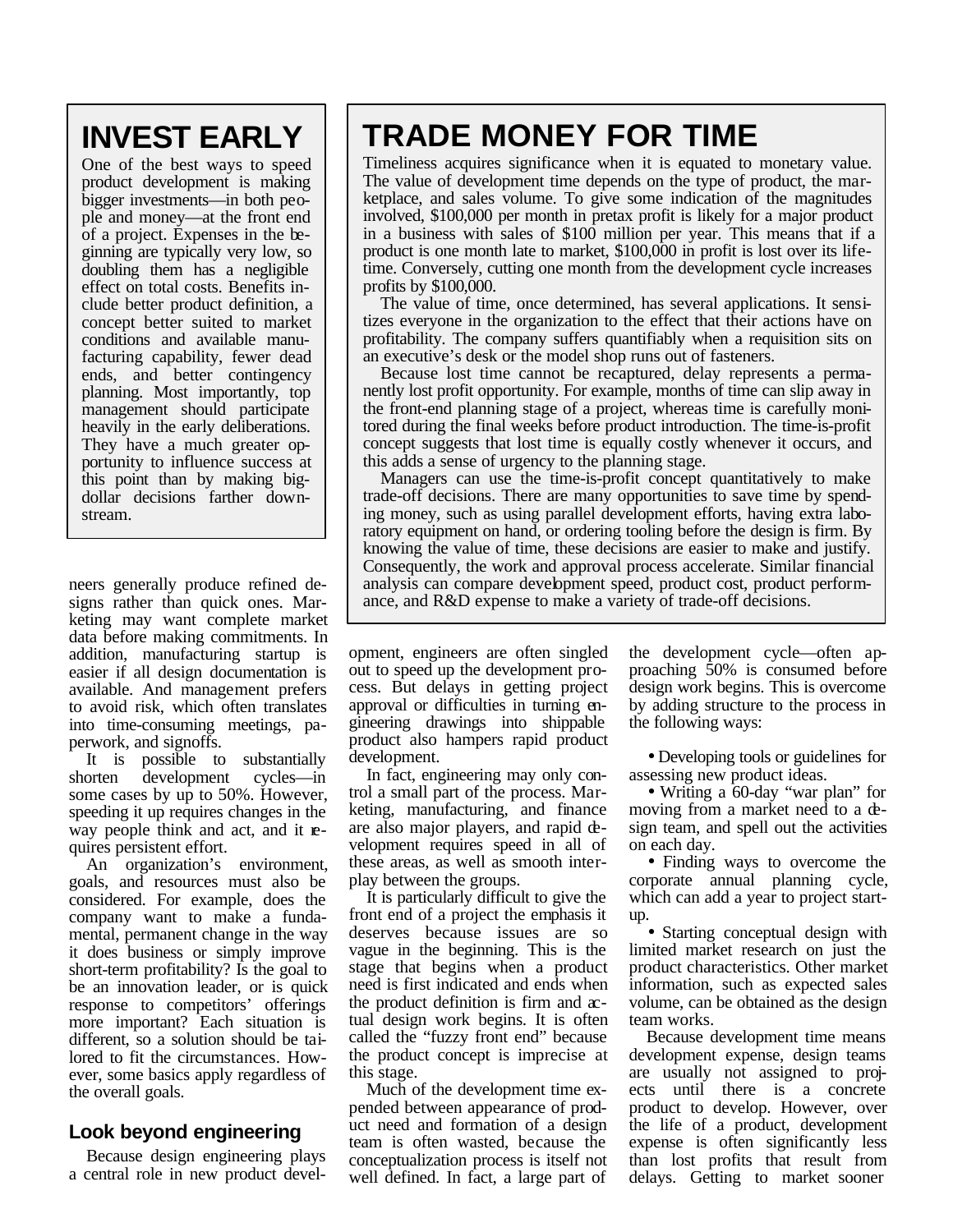improves profitability, so it is usually worthwhile to assign engineers to a fuzzy concept and finish it sooner.

#### **Manufacturing involvement**

Manufacturing personnel often get involved in a development project late, causing several time-wasting problems. In the worst case, the design requires major revision be-cause it is discovered after the fact that the product is impossible to make.

More commonly, there are many small changes that manufacturing would prefer in a design. If these changes are made early in the design process, they are easy, informal, and fast. Changes made after the design is complete are far more cumbersome to implement.

Another engineering/manufacturing issue is planning for long leadtime parts. Without any planning, all parts for a product or subassembly are released at once, causing two problems. One is that the glut of paperwork overloads manufacturing engineering and slows processing. The other is that some parts take much longer to make than others, and they determine scheduling.

With astute planning, which can require compromises and risk-taking, long lead-time parts can be started early. This reduces the paperwork glut and cuts time requirements.

### **Streamlining**

A number of other factors affect the timeliness of product introduction.

**Fewer projects**: There are often more good new-product ideas than resources to work on them, so it is quite easy to overload the development process. This often occurs in organizations where marketing dominates product planning and may order products much faster than the organization can produce them. As more new projects are initiated, efforts become more fragmented and development cycles stretch. Delays reduce future profits, and asking an overloaded group to take on one more project often affects other work sufficiently to reduce overall profitability. The solution is better dialogue and more

# **DEVELOPMENT PRIORITIES**

Product design is a trade-off between product performance, product cost, development expense, and speed of development. Modeling cash flow for a product, including all of the expenses attributable to the product and all sales revenue it produces over its lifetime, establishes the factors that warrant the greatest emphasis. Modifying the basic cash-flow model simulates the effects of factors such as a change in product cost or late introduction.

Shown are two product models, one in a fast-moving electronics market and the other a more traditional mechanical device. (Scales differ due to different modeling assumptions for the two products and their basic profit levels.) For both products, the most important development factors are timeliness in getting to market and product performance. Product cost is less crucial, and R&D expenses, even at a 50% overrun level, is least significant. This suggests that priority should be placed on timeliness and product performance, even to the detriment of the other factors.

Due to differences in these two products, performance affects profit in different ways. For the electronic product, performance is related to price; for the mechanical device, it is related to versatility, which is reflected in sales volume. These results illustrate the behavior of certain products only, and do not apply generally. For example, product cost is more important in high-volume products than for those shown here. The technique, however, is broadly applicable to such variations.